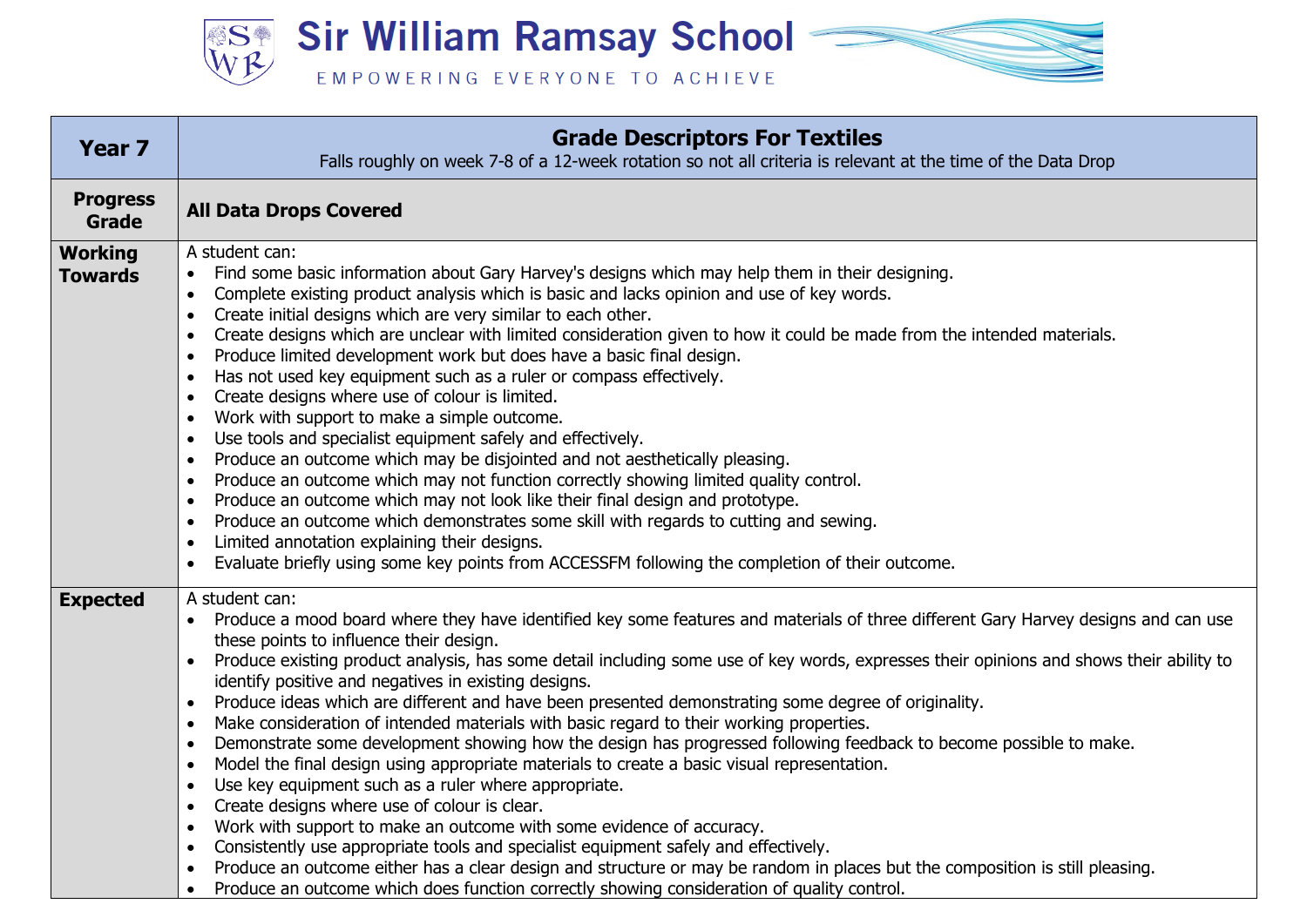|                    | Produce an outcome does look like their final design.                                                                                                    |
|--------------------|----------------------------------------------------------------------------------------------------------------------------------------------------------|
|                    | Produce an outcome demonstrates skill with regards to cutting and sewing.<br>٠                                                                           |
|                    | Complete annotations explaining their designs throughout the design stage.<br>$\bullet$                                                                  |
|                    | Evaluate in full sentences using all key points from ACCESSFM following the completion of their final outcome.<br>$\bullet$                              |
|                    | Give one or two suggestions for improvement or changes to their final outcome.<br>$\bullet$                                                              |
|                    |                                                                                                                                                          |
| <b>Above</b>       | A student can:                                                                                                                                           |
|                    | Analyse three of Gary Harvey's designs identifying key features and this can influence their design.                                                     |
|                    | Produce existing product analysis, which is detailed including regular use of key words, expresses their opinions and shows their ability                |
|                    | to identify positive and negatives in existing designs.                                                                                                  |
|                    | Produce ideas which have been clearly presented with some degree of creativity, flair.<br>$\bullet$                                                      |
|                    | Consider use of intended materials regarding their working properties as well as ethical issues associated with this.                                    |
|                    | Demonstrate clear development showing how the design has progressed in multiple ways following feedback to become complex but still<br>possible to make. |
|                    | Model the final design using appropriate materials with a degree of skill.<br>$\bullet$                                                                  |
|                    | Use key equipment such as a ruler, compass and flexi curves at all times.<br>$\bullet$                                                                   |
|                    | Create designs where use of colour is clear.<br>٠                                                                                                        |
|                    | Work independently to make an outcome with good evidence of accuracy.<br>$\bullet$                                                                       |
|                    | Consistently use appropriate tools and specialist equipment safely and effectively.<br>$\bullet$                                                         |
|                    | Produce an outcome which is structured and has a clear themed design.<br>$\bullet$                                                                       |
|                    | Produce an outcome which does function correctly showing consideration of quality control.<br>٠                                                          |
|                    | Produce an outcome which clearly resembles their final design.<br>٠                                                                                      |
|                    | Produce an outcome which demonstrates a good level of skill with regards to cutting and sewing.<br>$\bullet$                                             |
|                    | Complete detailed annotations making full use of key words explaining their designs throughout the design stage.<br>$\bullet$                            |
|                    | Evaluate in detailed full sentences using all key points from ACCESSFM following the completion of their final outcome.<br>$\bullet$                     |
|                    | Give one or two suggestions for improvement or changes to their final outcome which have been justified and sketched to enable                           |
|                    | further understanding of the points being suggested.                                                                                                     |
|                    |                                                                                                                                                          |
| <b>Exceptional</b> | A student can:                                                                                                                                           |
|                    | Critically analyse three of Gary Harvey's designs identifying design features and potential improvements. They can then use this                         |
|                    | research to help them design and innovative product.                                                                                                     |
|                    | Produce existing product analysis which is very detailed including excellent use of key words. They can express their opinions and show<br>$\bullet$     |
|                    | their ability to critically analyse positive and negatives in existing designs giving detailed reasons to explain their thoughts.                        |
|                    | Create ideas which are imaginative and innovative showing both creativity and flair.                                                                     |
|                    | Consider use of intended materials regarding their working properties as well as ethical issues associated with this.<br>$\bullet$                       |
|                    | Demonstrate clear development showing how the design has progressed in multiple ways following feedback to become complex and<br>$\bullet$               |
|                    | detailed but still possible to make.                                                                                                                     |
|                    | Model the final design using appropriate materials with a high degree of skill and accuracy.<br>$\bullet$                                                |
|                    | Use key equipment such as a ruler, compass and flexi curves at all times.<br>$\bullet$                                                                   |
|                    | Demonstrate excellent use of colour, shade and tone which is clear.                                                                                      |
|                    | Work independently to make an outcome with some exceptional evidence of accuracy.<br>$\bullet$                                                           |